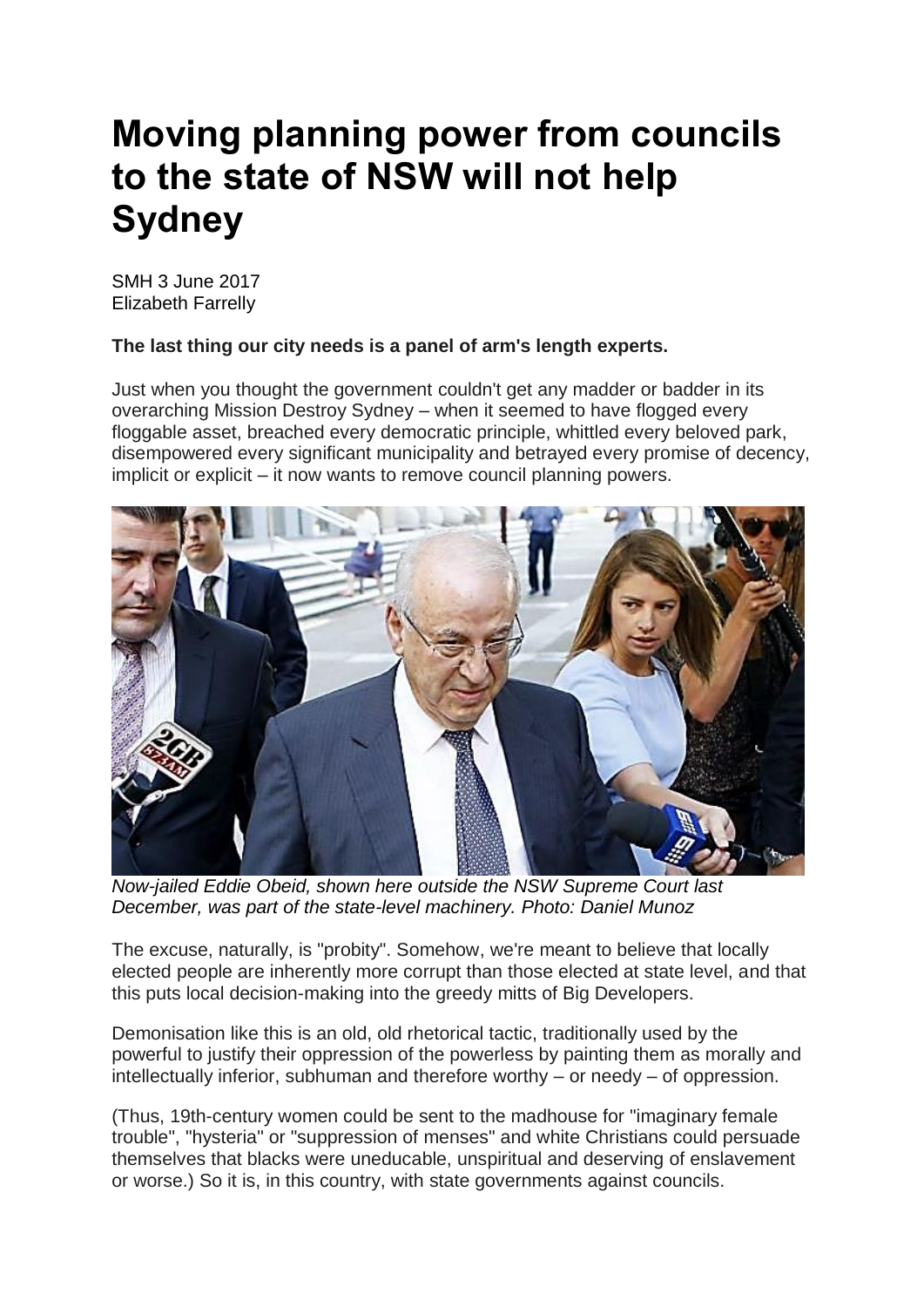For current purposes, the state's whipping-boy is former Auburn deputy mayor Salim Mehajer, who famously escaped punishment for voting to rezone his own property and closed local streets for his helicopter wedding. Tasteless, certainly. Idiotic even. But compared with state-level misdeeds? Almost sweet. Almost touching.

Same with Jeff McCloy. The developer and former Lord Mayor of Newcastle famously told a 2014 ICAC hearing that he'd dished out so many thousands of dollars he "felt like a walking ATM".



*So – uh, run that probity thing past me again?*

Fine. Funny. But hang on, wait. Who were the recipients of McCloy's dished-out dollars? Quelle surprise! The supplicant queue included many state-level MPs. "They all come to see me for money," McCloy noted with disarming frankness – including, says ICAC's Operation Spicer report, Chris Hartcher MP (referred to the DPP to see if larceny charges should be laid), Tim Owen MP, Andrew Cornwell MP, Garry Edwards MP and then-police minister Mike Gallacher MP, all of whom – said ICAC – "acted with the intention of evading laws" under the election funding act.

Remember, this is the same level of government that created, and for decades sheltered, Joe Tripodi, whose entire political career was marked by allegations of impropriety and corruption, former Resources Minister Ian Macdonald, currently in custody for granting a mining licence to his union mate John Maitland, and Eddie Obeid – whose family received a \$30 million windfall from the Mt Penny mine deal.

"Misconduct in public office" sounds minor, but the public costs are not trivial. Nor are they merely monetary, although tens of millions of public dollars are lost. The main costs are civic – the destruction of public trust – and environmental – the wanton pollution of our water, land and air. As ever, it's the commons that suffers.

But even that wasn't enough for these gluttonous fools. Still unsatisfied, they then worked to disembowel the very body that made the findings, pushing out Commissioner Megan Latham halfway through her appointed term and hobbling it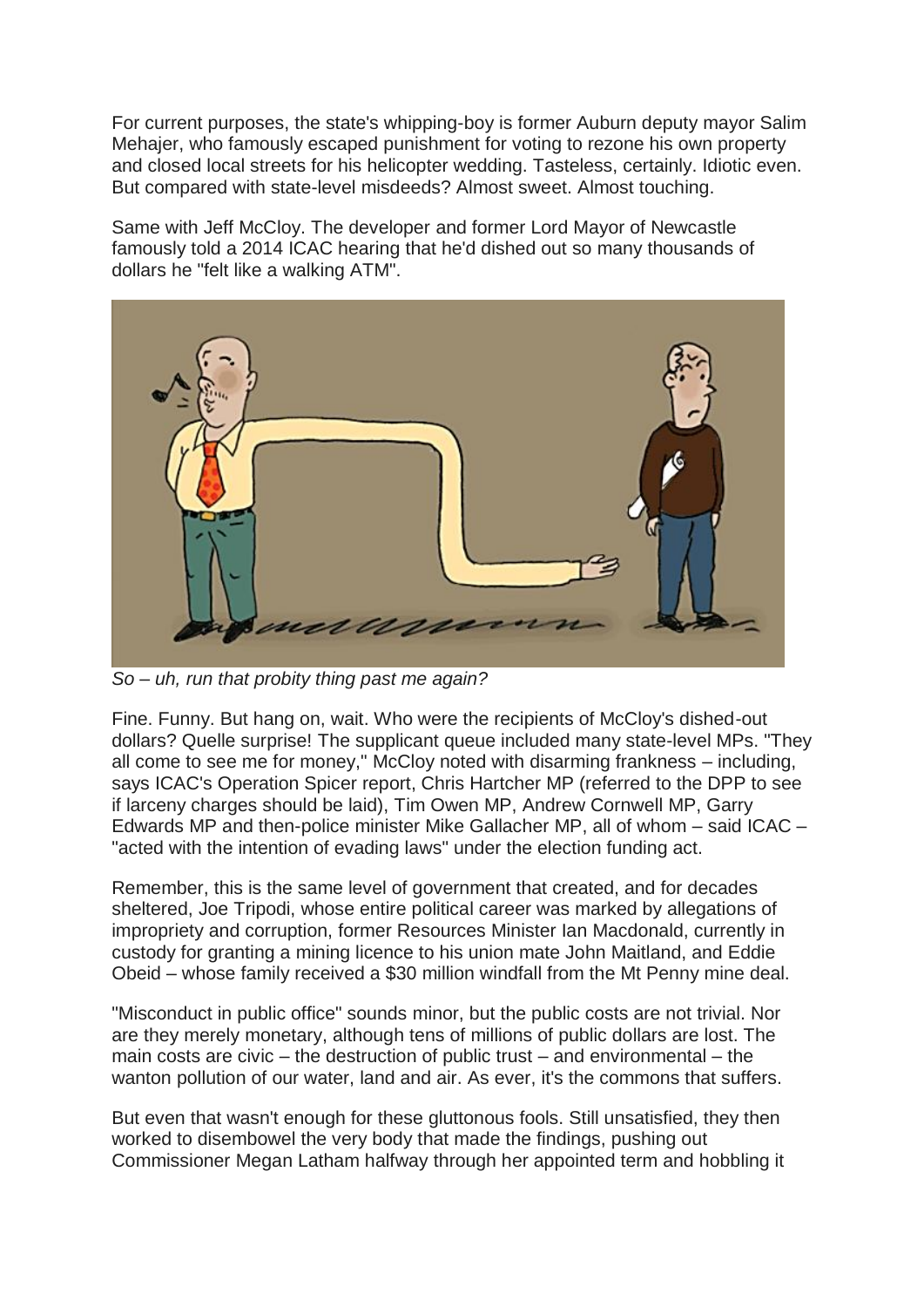into the future. Latham was forced to reapply for her own job and resigned. This is disgraceful. It's Trumpist. Latham was our Comey. Yet we barely whimper.

My point is not that state governments are inherently corrupt, but that they're at least as corrupt as local governments and arguably more so, because subtler, more extensive, more insidious.

A point of clarification: "planning powers" sounds like power to make plans – locating roads, establishing zonings and so on. But that's not what's at issue here, because the state already controls most of that. No, the powers they want are not planning but development control; parcelling out the windfall gains to developers. It's not actually a fight about planning. It's a squabble over who holds the cake tin.

The Berejiklian government's proposal, which was not approved by cabinet Thursday and will instead go to consultation, is not to acquire these powers themselves – not exactly. Rather, they'll hand them to (state-appointed) IHAPs, or Independent Hearing and Assessment Panels and call it "arm's length". It sounds clean and noble – but is it?

IHAPs comprise architects, planners, urban designers and community members. Already, many councils have trialled them voluntarily and consider them useful. But there's a world of difference between voluntary expert advice and mandatory expert control.

And in any case, what exactly does arm's length mean? And why exactly is it good? Arm's length implies distance, and sure, IHAPs are distanced from the public. But they're already excluded from decision-making. As state-constituted panels, though, IHAPS will hardly be arm's length from government.

On the contrary, they'll be panels of government-huggers and consultants who look to developers for their livelihoods. Does anyone believe they will risk dissent? Honestly?

But there's also this. Why would being appointed, and therefore unaccountable, make people more trustworthy?

If anything, it works the other way. "Arm's length" enables MPs to evade responsibility. It wasn't me, your honour, who channelled developer funds into party coffers, who approved this casino on public land. Arm's length, your honour.

Underpinning all this is an assumption that "experts" make better decisions. But do they? I give you Canberra, Brasilia. The most planned cities are usually the least loved. The sweetest cities evolve organically, which is why the old cores of cities are almost always lovelier than their planned and engineered concrete outskirts.

Let's be clear. Planning is not a science. City creation requires wisdom, insight and poetry; these are not supplied by experts.

I kid you not. I've sat on expert committees – including the joint city-state Central Sydney Planning Committee – where "experts" insisted that a string-line from one building to another should set heights for everything between.